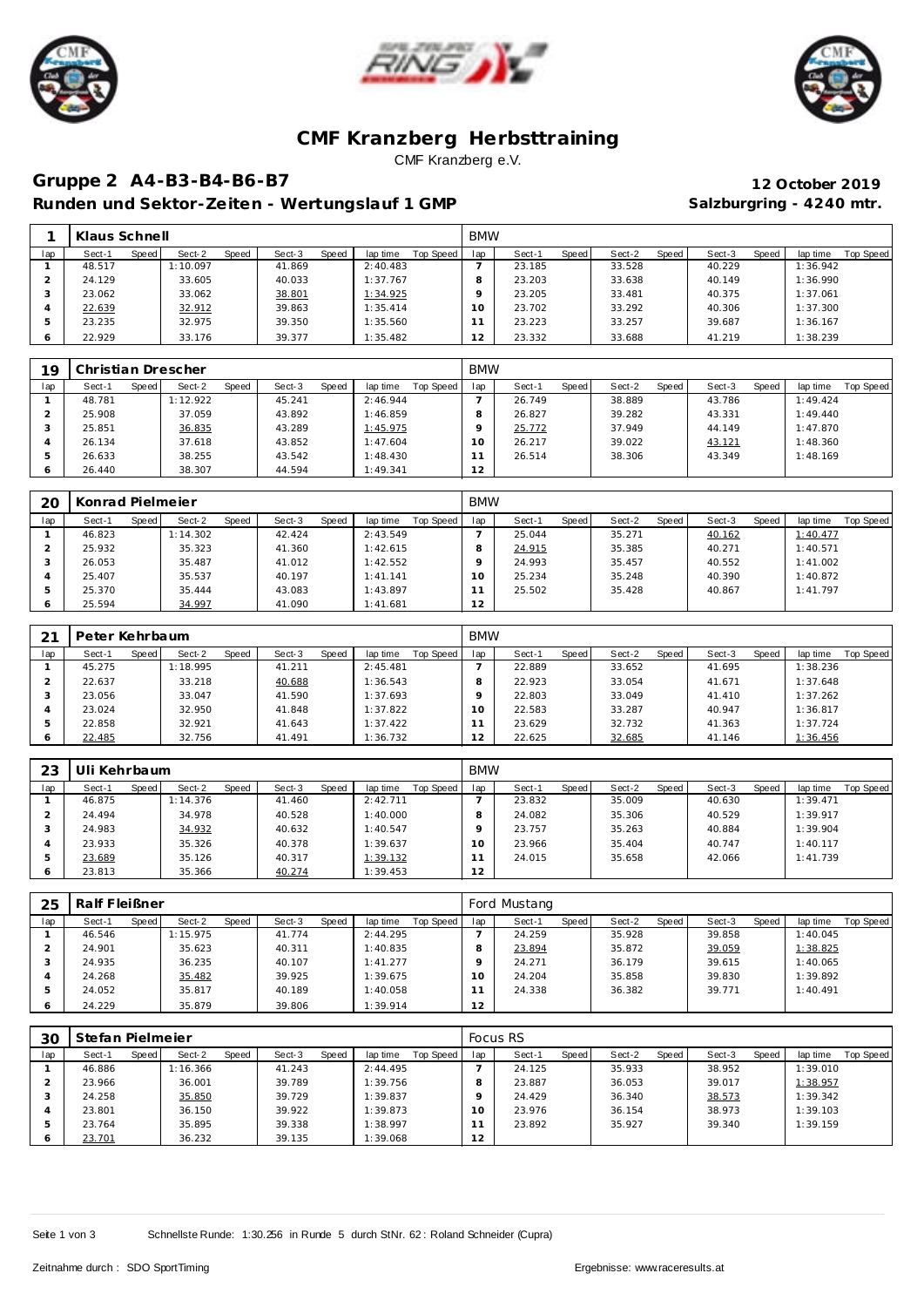





### **CMF Kranzberg Herbsttraining** CMF Kranzberg e.V.

# **Gruppe 2 A4-B3-B4-B6-B7 12 October 2019**

Runden und Sektor-Zeiten - Wertungslauf 1 GMP **Salzburgring - 4240 mtr.** 

| 33  | Hausin Kader |       |          |       |        |       |          |           | <b>BMW</b>      |        |       |        |       |        |       |           |           |
|-----|--------------|-------|----------|-------|--------|-------|----------|-----------|-----------------|--------|-------|--------|-------|--------|-------|-----------|-----------|
| lap | Sect-1       | Speed | Sect-2   | Speed | Sect-3 | Speed | lap time | Top Speed | lap             | Sect-1 | Speed | Sect-2 | Speed | Sect-3 | Speed | lap time  | Top Speed |
|     | 47.519       |       | : 15.069 |       | 44.878 |       | 2:47.466 |           |                 | 26.053 |       | 35.797 |       | 39.579 |       | 1: 41.429 |           |
|     | 26.345       |       | 36.753   |       | 41.005 |       | 1:44.103 |           |                 | 25.105 |       | 35.676 |       | 39.080 |       | 1:39.861  |           |
|     | 25.784       |       | 36.245   |       | 39.885 |       | 1:41.914 |           |                 | 25.381 |       | 35.935 |       | 38.668 |       | 1:39.984  |           |
|     | 25.269       |       | 36.273   |       | 39.285 |       | 1:40.827 |           | 10 <sup>°</sup> | 26.233 |       | 35.582 |       | 39.012 |       | 1:40.827  |           |
|     | 25.315       |       | 35.932   |       | 39.128 |       | 1:40.375 |           |                 | 25.592 |       | 35.814 |       | 39.517 |       | 1:40.923  |           |
|     | 25.189       |       | 35.755   |       | 41.245 |       | 1:42.189 |           | 12              |        |       |        |       |        |       |           |           |

| 5 <sup>1</sup> | Andreas Bernhard |       |          |       |        |              |          |           | <b>BMW</b>     |        |       |        |       |        |       |          |           |
|----------------|------------------|-------|----------|-------|--------|--------------|----------|-----------|----------------|--------|-------|--------|-------|--------|-------|----------|-----------|
| lap            | Sect-1           | Speed | Sect-2   | Speed | Sect-3 | <b>Speed</b> | lap time | Top Speed | lap            | Sect-1 | Speed | Sect-2 | Speed | Sect-3 | Speed | lap time | Top Speed |
|                | 48.523           |       | 1:13.797 |       | 44.090 |              | 2:46.410 |           |                | 25.230 |       | 35.800 |       | 39.590 |       | : 40.620 |           |
|                | 26.508           |       | 37.032   |       | 40.648 |              | 1:44.188 |           | 8              | 24.636 |       | 36.098 |       | 39.114 |       | 1:39.848 |           |
|                | 25.889           |       | 36.461   |       | 40.236 |              | 1:42.586 |           | o              | 24.599 |       | 36.024 |       | 39.279 |       | 1:39.902 |           |
|                | 24.835           |       | 36.322   |       | 39.312 |              | 1:40.469 |           | 10             | 25.438 |       | 36.494 |       | 39.227 |       | 1:41.159 |           |
| .5             | 25.078           |       | 35.982   |       | 39.150 |              | 1:40.210 |           |                | 24.649 |       | 36.982 |       | 39.454 |       | 1:41.085 |           |
|                | 25.138           |       | 35.909   |       | 40.876 |              | 1:41.923 |           | $\overline{2}$ |        |       |        |       |        |       |          |           |

| 云つ<br>∠ت | <b>Florian Sarnow</b> |       |         |       |        |       |          |           | Seat |        |       |        |       |        |       |          |           |
|----------|-----------------------|-------|---------|-------|--------|-------|----------|-----------|------|--------|-------|--------|-------|--------|-------|----------|-----------|
| lap      | Sect-1                | Speed | Sect-2  | Speed | Sect-3 | Speed | lap time | Top Speed | lan  | Sect-  | Speed | Sect-2 | Speed | Sect-3 | Speed | lap time | Top Speed |
|          | 45.426                |       | :19.609 |       | 38.620 |       | 2:43.655 |           |      | 24.055 |       | 34.412 |       | 36.826 |       | 1:35.293 |           |

| 53  | Peter Höhensteiger |       |        |       |        |       |          |           | <b>BMW</b> |        |       |        |       |        |       |          |           |
|-----|--------------------|-------|--------|-------|--------|-------|----------|-----------|------------|--------|-------|--------|-------|--------|-------|----------|-----------|
| lap | Sect-1             | Speed | Sect-2 | Speed | Sect-3 | Speed | lap time | Top Speed | lap        | Sect-1 | Speed | Sect-2 | Speed | Sect-3 | Speed | lap time | Top Speed |
|     |                    |       |        |       |        |       | 2:41.828 |           |            |        |       |        |       |        |       | 1:31.744 |           |
|     |                    |       |        |       |        |       | 1:30.835 |           | 8          |        |       |        |       |        |       | 1:31.091 |           |
|     |                    |       |        |       |        |       | 1:31.467 |           | o          |        |       |        |       |        |       | 1:31.906 |           |
|     |                    |       |        |       |        |       | 1:30.904 |           | 10         |        |       |        |       |        |       | 1:31.762 |           |
|     |                    |       |        |       |        |       | 1:31.295 |           | $\sim$     |        |       |        |       |        |       | 1:30.860 |           |
|     |                    |       |        |       |        |       | 1:31.379 |           | 12         |        |       |        |       |        |       | 1:32.697 |           |

| 57  | ⊺obias Sitzbarth |       |          |       |        |       |          |           | Porsche |        |       |        |       |        |       |          |           |
|-----|------------------|-------|----------|-------|--------|-------|----------|-----------|---------|--------|-------|--------|-------|--------|-------|----------|-----------|
| lap | Sect-1           | Speed | Sect-2   | Speed | Sect-3 | Speed | lap time | Top Speed | lap     | Sect-1 | Speed | Sect-2 | Speed | Sect-3 | Speed | lap time | Top Speed |
|     | 46.141           |       | 1:21.281 |       | 38.002 |       | 2:45.424 |           |         | 21.638 |       | 32.130 |       | 37.343 |       | 1:31.111 |           |
|     | 22.488           |       | 32.757   |       | 37.407 |       | 1:32.652 |           |         | 21.710 |       | 32.364 |       | 36.971 |       | 1:31.045 |           |
|     | 21.832           |       | 32.396   |       | 37.303 |       | 1:31.531 |           |         | 21.799 |       | 32.053 |       | 37.242 |       | 1:31.094 |           |
|     | 21.798           |       | 32.275   |       | 37.604 |       | 1:31.677 |           | 10      | 21.749 |       | 33.167 |       | 38.553 |       | 1:33.469 |           |
| 5   | 22.049           |       | 32.186   |       | 36.944 |       | 1:31.179 |           |         | 24.980 |       | 32.512 |       | 36.933 |       | 1:34.425 |           |
| ō   | 21.675           |       | 32.153   |       | 37.059 |       | 1:30.887 |           | 12      | 21.803 |       | 32.053 |       | 36.629 |       | 1:30.485 |           |

| 59  | Walter Seibold |       |          |       |        |       |          |           |                 | <b>BMW</b> |       |        |       |        |              |          |           |  |  |
|-----|----------------|-------|----------|-------|--------|-------|----------|-----------|-----------------|------------|-------|--------|-------|--------|--------------|----------|-----------|--|--|
| lap | Sect-1         | Speed | Sect-2   | Speed | Sect-3 | Speed | lap time | Top Speed | lap             | Sect-1     | Speed | Sect-2 | Speed | Sect-3 | <b>Speed</b> | lap time | Top Speed |  |  |
|     | 46.535         |       | 1:22.653 |       | 37.528 |       | 2:46.716 |           |                 | 22.674     |       | 32.652 |       | 36.188 |              | 1:31.514 |           |  |  |
|     | 22.953         |       | 32.902   |       | 35.724 |       | 1:31.579 |           |                 | 22.447     |       | 32.618 |       | 36.039 |              | 1:31.104 |           |  |  |
|     | 22.795         |       | 32.982   |       | 35.543 |       | 1:31.320 |           |                 | 22.379     |       | 32.671 |       | 36.803 |              | 1:31.853 |           |  |  |
|     | 22.845         |       | 32.976   |       | 35.280 |       | 1:31.101 |           | 10 <sup>°</sup> | 22.908     |       | 32.680 |       | 36.343 |              | 1:31.931 |           |  |  |
|     | 22.725         |       | 32.769   |       | 35.292 |       | 1:30.786 |           |                 | 22.706     |       | 32.492 |       | 35.554 |              | 1:30.752 |           |  |  |
|     | 22.968         |       | 32.767   |       | 35.454 |       | 1:31.189 |           | $\sim$<br>∸     | 22.569     |       | 32.724 |       | 37.329 |              | 1:32.622 |           |  |  |

| 60  | Edward Graf-Eckinger |       |          |       |        |       |          |           |     | <b>BMW</b> |       |        |       |        |       |          |           |  |  |
|-----|----------------------|-------|----------|-------|--------|-------|----------|-----------|-----|------------|-------|--------|-------|--------|-------|----------|-----------|--|--|
| lap | Sect-1               | Speed | Sect-2   | Speed | Sect-3 | Speed | lap time | Top Speed | lap | Sect-1     | Speed | Sect-2 | Speed | Sect-3 | Speed | lap time | Top Speed |  |  |
|     | 45.543               |       | : 20.098 |       | 38.541 |       | 2:44.182 |           |     | 23.653     |       | 34.390 |       | 36.796 |       | 1:34.839 |           |  |  |
|     | 23.750               |       | 34.294   |       | 36.115 |       | 1:34.159 |           |     | 23.652     |       | 34.415 |       | 36.522 |       | 1:34.589 |           |  |  |
|     | 23.286               |       | 34.389   |       | 36.405 |       | 1:34.080 |           |     | 23.174     |       | 34.202 |       | 36.019 |       | 1:33.395 |           |  |  |
|     | 23.346               |       | 34.315   |       | 36.184 |       | 1:33.845 |           | O   | 23.179     |       | 34.454 |       | 35.995 |       | 1:33.628 |           |  |  |
|     | 23.242               |       | 34.333   |       | 36.252 |       | 1:33.827 |           |     | 23.318     |       | 34.276 |       | 36.808 |       | 1:34.402 |           |  |  |
|     | 23.262               |       | 34.497   |       | 36.142 |       | 1:33.901 |           |     | 23.268     |       | 34.308 |       | 36.619 |       | 1:34.195 |           |  |  |

| 61  | Waldinger<br>Bichler |       |          |       |        |       |          |           |     | Opel   |       |        |       |        |       |          |           |  |  |  |
|-----|----------------------|-------|----------|-------|--------|-------|----------|-----------|-----|--------|-------|--------|-------|--------|-------|----------|-----------|--|--|--|
| lap | Sect-1               | Speed | Sect-2   | Speed | Sect-3 | Speed | lap time | Top Speed | lap | Sect-1 | Speed | Sect-2 | Speed | Sect-3 | Speed | lap time | Top Speed |  |  |  |
|     | 45.973               |       | 1:23.491 |       | 38.328 |       | 2:47.792 |           |     | 23.040 |       | 33.603 |       | 36.425 |       | 1:33.068 |           |  |  |  |
|     | 23.023               |       | 33.341   |       | 36.692 |       | 1:33.056 |           |     | 23.391 |       | 33.785 |       | 36.843 |       | 1:34.019 |           |  |  |  |
|     | 22.822               |       | 33.304   |       | 36.084 |       | 1:32.210 |           |     | 23.513 |       | 33.847 |       | 36.673 |       | 1:34.033 |           |  |  |  |
|     | 22.632               |       | 33.029   |       | 35.713 |       | 1:31.374 |           | 10  | 26.198 |       | 34.015 |       | 36.350 |       | 1:36.563 |           |  |  |  |
|     | 25.717               |       | 33.741   |       | 35.923 |       | 1:35.381 |           |     | 23.577 |       | 33.439 |       | 36.712 |       | 1:33.728 |           |  |  |  |
|     | 22.742               |       | 33.286   |       | 37.197 |       | 1:33.225 |           | 12  |        |       |        |       |        |       |          |           |  |  |  |